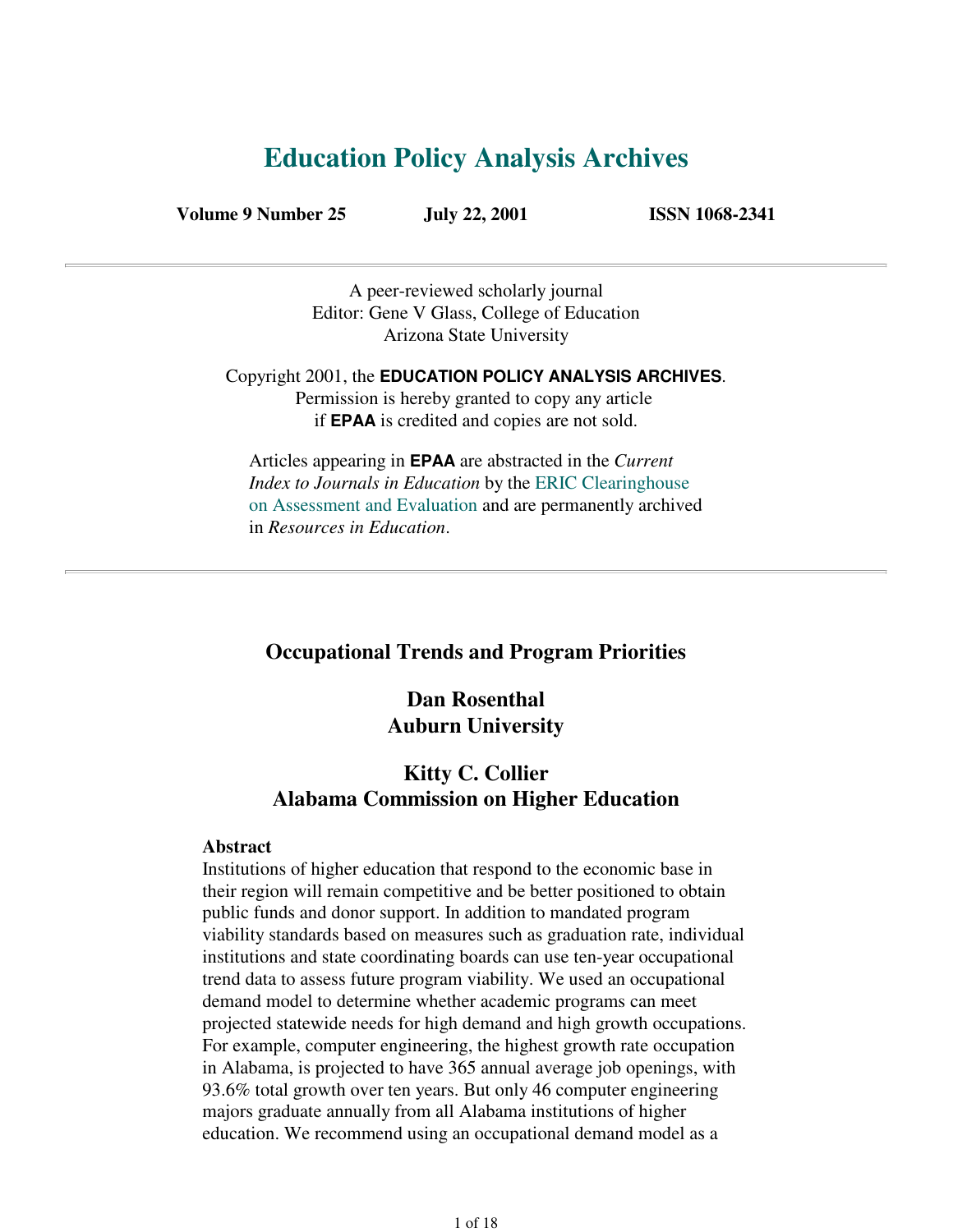planning tool, decision-making tool, and catalyst for collaborative initiatives.

# **Introduction**

Institutions of higher education operate in a highly competitive environment. The push for increased state funds, new programs, more students, and expanded services led to increased emphasis on statewide coordination during the 1950s and 1960s as states sought to bring rationality to their rapidly growing higher education systems. However, competition took on new meaning during the 1980s and 1990s when state revenue for higher education began to dwindle or disappear as other state functions moved into priority funding positions. In addition, state legislatures and the public at large began to raise questions about accountability, performance, and productivity of the higher education systems (McGuinness, 1997). At the same time, business and industry began calling for more effective responses to employment needs.

 By the late 1990s, it was clear that the market for higher education had changed. While the values and traditions of the academy remained "venerable sources of strength," institutions and their governing boards began to look to the external environment to understand the context in which those values and traditions must operate (Mingle, 1998). That environment included a changing labor market that demanded new skills for workers, the emergence of technologies such as the Internet, the challenge to market share of traditional colleges and universities by new providers of postsecondary education, and the intensely competitive and changing public policy context, which exacerbated cost, price, and productivity pressures on institutions of higher education (Mingle, 1998).

 To strike a balance between the demands of the market, the academy, and the public, some state-level higher education agencies have taken steps to link occupational trends to academic program priorities based on (a) the connection between higher education and the economy; (b) the current focus on meeting student and employer demands for job and skills training; (c) the need for public institutions of higher education to respond to state policy directives and demonstrate wise stewardship of public resources; and (d) the benefits of academic program planning and review in a statewide context.

### **Connection Between Higher Education and the Economy**

In response to a growing demand for agricultural and technical education, Congress passed the Morrill Act of 1862 to provide funds to establish land-grant colleges so that members of the working class could obtain a liberal, practical education. Every state and territory now has one or more land-grant colleges (National Association of State Universities and Land-Grant Colleges, 2000).

 The Carnegie Foundation for the Advancement of Teaching (1976) suggested the two best restraints on higher education are competition and state budgets. An institution that responds to the economic base in its region will remain competitive and be better positioned to obtain financial support from donors and legislators.

 According to Seymour (1988), one of the key characteristics of strategic planning is "matching institutional capabilities with environmental conditions to achieve goals," and listed three considerations for determining program priority: mission, internal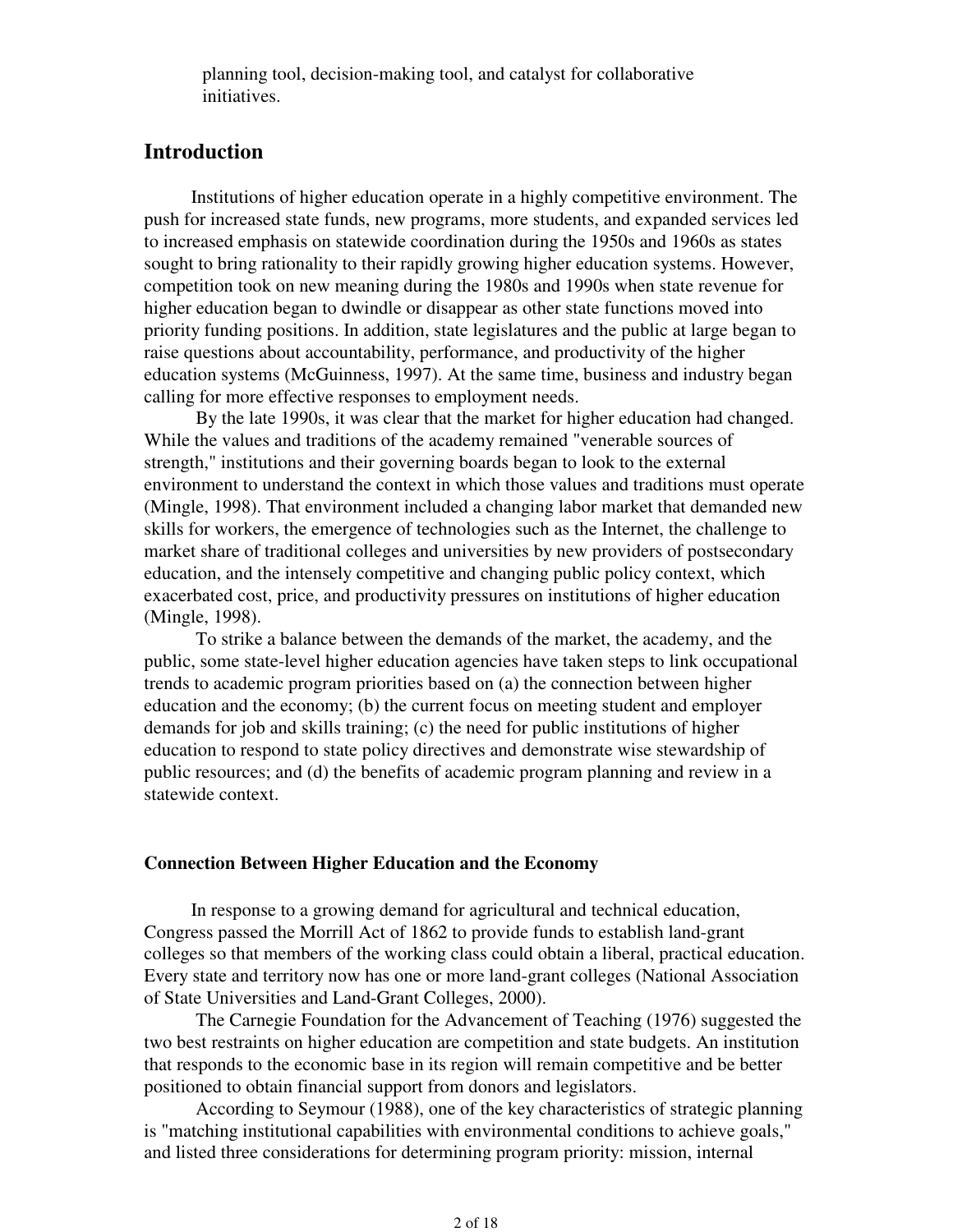factors, and external factors. Toombs and Tierney (1991) recognized environmental factors, and specifically "market forces," in their components of curriculum design. Hines (1988) points out in a review of the relationship between higher education and state governments that:

Increased investment of public funds in higher education toward the goal of increased economic development is predicated on the assumption that there will be a payoff, that economic activity will increase, that the tax base will expand, and that revenue will increase. (p. 33)

 Although it may be appealing to define mission, role, and program priorities in isolation, successful universities understand that this process cannot occur without consideration of their constituencies (Western Interstate Commission for Higher Education, 1992a). In fact, many higher education plans include the education of personnel needed for "an advanced economy" (Western Interstate Commission for Higher Education, 1992b). For example, colleges and universities have added academic programs in areas such as computer engineering and management information systems when those knowledge areas became crucial for industrial development.

## **Current Focus on Meeting Student and Employer Demands for Job and Skills Training**

Mingle (1998) noted that higher education is moving from a producer-dominated enterprise to one fully sensitive to and focused on the consumer. Public expectations of higher education appear to have no bounds, putting considerable pressure on colleges and universities:

The American labor market is both extraordinarily diverse and exceptionally dynamic, making it difficult not only to generalize about the knowledge and "skill sets" college graduates need but also to make predictions about the future demand for specific occupations. Through surveys and interviews of employers and external advisory groups, increasing numbers of colleges stay closely tuned to this changing job market. This information is shaping college programs in important ways. (p. 6)

 The Joint Commission on Accountability Reporting (1996) emphasized the need to stay focused on the consumer and recommends that institutions survey graduates and report placement rates (pp. 38- 50). While placement is an important measure of accountability, it is more closely related to current employment than to future employability. Nor can placement identify employment possibilities for which no programs are in place. State-level coordinating agencies currently explore ways to conduct market analyses to determine how best to address the needs of their state. A review of the Alabama Commission on Higher Education (1999) recommended that the agency devote more effort and resources to statewide market analyses, and the State Higher Education Executive Officers Association offers "State and System Tools for Success in the New Market Environment" as an on-line seminar for state higher education agency staff.

 With respect to employer needs, there is a well-documented national disequilibrium between the supply and demand for information technology workers.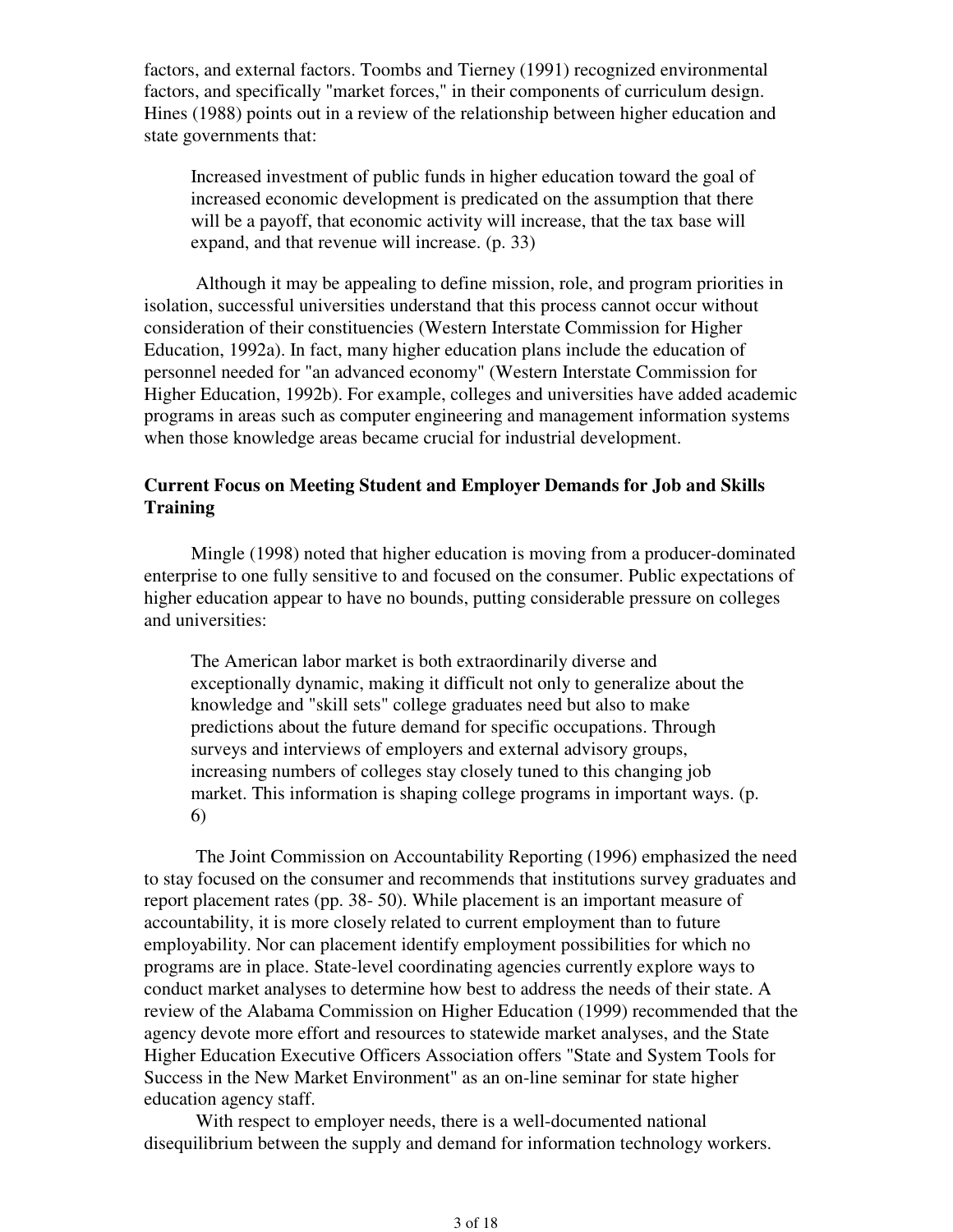Evidence for a severe worker shortage includes a high job vacancy rate, low unemployment, projected demand outstripping supply, higher than average salary increases, and demand for foreign workers (Freeman & Aspray, 1999). The national failure to develop sufficient technical talent is so severe that it could "substantially undermine" the future growth of the electronics and information technology industry (Platzer, Novak, & Kazmierczak, 1999, p 13).

## **Need for Public Institutions of Higher Education to Respond to State Policy Directives and Demonstrate Wise Stewardship of Public Resources**

 In recent years, many states have required academic program review and approval as a way to curb unnecessary duplication of programs among public institutions and to judge the appropriateness of existing programs (McGuinness, 1997). Most criteria for program review require employer needs analyses that indicate whether new or existing programs respond to employment needs. In some cases the link between employment opportunities and program graduates is a critical factor. For example, Alabama passed "program viability" legislation in 1996 that requires academic programs in all public institutions to meet minimum graduation rates or be terminated (Program Viability Act, 1996). After a three-year monitoring period of non-viable programs, institutions can request waivers for programs that still do not meet graduation rate standards provided they can document unique or extraordinary characteristics of the program. Factors that may be considered in this evaluation are placement of graduates in program-related areas of employment, success of program graduates, and market demands. Alabama institutions are evaluating how best to assess the link between graduates in low-producing programs and the state's employment needs.

### **Benefits of Academic Program Planning and Review in a Statewide Context**

One economy driven process is the relationship between occupational trends and institutional programs. While individual institutions and groups of institutions can analyze occupational trends within their state, the institutional approach does not take into account what other in-state and out-of-state institutions are doing to meet the need. With limited resources available to higher education, institutional representatives, legislators, and policy makers must be committed to the most effective use of state dollars for the citizenry. A statewide approach to academic program planning and review requires institutions to think "outside the box," because what appears to be best for an individual institution may not be the best course of action for the region. While an institution may identify a high-demand occupation based on labor market projections and employer feedback, it must consider the productivity of existing and planned programs in the region to avoid potential duplication and market oversupply. The public trust requires that state dollars be spent on programs that have high priority and provide substantial benefit.

### **Previous Use of Occupational Trends at the State Level**

 Although state-level agencies have been interested in links between occupational projections and academic programs for some time, the challenge has been to assess these relationships as a context for institutional program review. Some states have developed comprehensive proactive approaches to program needs assessment, while others simply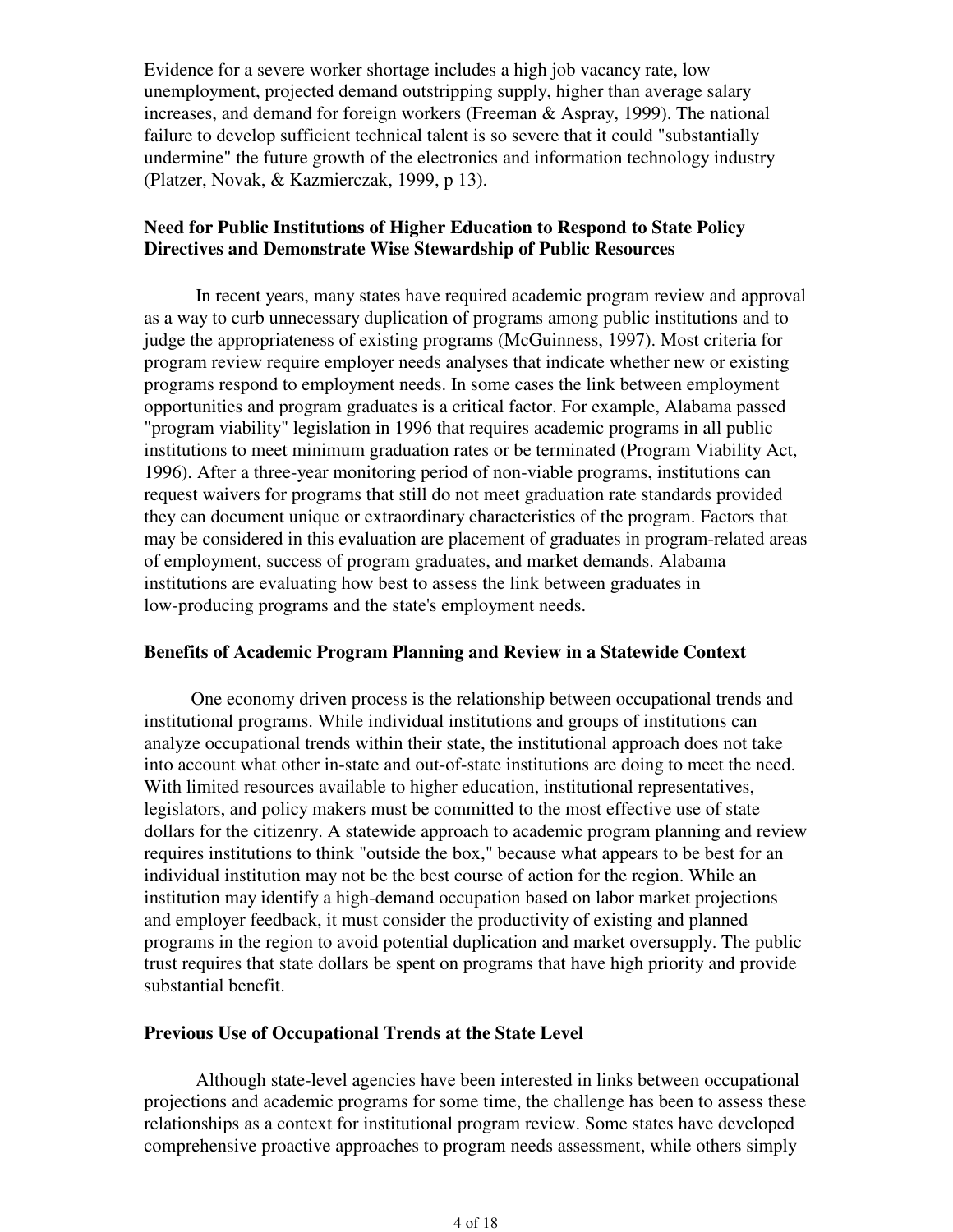react to institutional plans.

*Arizona*. In 1998, the Arizona legislature challenged the Board of Regents and the State Board of Directors for Community Colleges to develop a mutual statewide process for identifying and meeting needs for advanced postsecondary education. In response, the two boards jointly convened the 1998 Higher Education Study Committee. The process utilizes a Joint Review Committee to evaluate requests for new or expanded programs on the basis of statewide criteria for need. Although needs assessment remained an institutional function, the case for a new program could be strengthened if multiple institutions partnership to meet the need. They recommend several sources of data to demonstrate program need, including the Arizona Department of Commerce, the Arizona Department of Economic Security, and the Bureau of Labor Statistics (Arizona Board of Regents and the State Board of Directors of Community Colleges for Arizona, 1998).

*Florida*. Sanchez, Laanan, and Wiseley (1999) provide an excellent summary of state efforts to measure students' post-college earnings. Most initiatives follow program completers or graduates into the workplace to estimate average annual earnings or placement. Florida pioneered in this area with the Florida Education and Training Placement Information Program, established by a legislative directive and a joint agreement between the Florida State Department of Education and the Florida Department of Labor and Employment. Other states such as Ohio, California, North Carolina, Texas, and Washington have pursued similar approaches. However, these efforts provide little information on whether graduates are being trained in the fields most needed by employers. Idaho has taken a somewhat broader approach to needs assessment through statewide roundtable discussions and the use of specific advisory committees (Dodson, 1999).

*Illinois*. The Illinois Board of Higher Education is a member of a consortium with other state agencies committed to sharing labor market information. The board has conducted statewide analyses by field of study, comparing employment projections with graduate survey data. Typically, the board will conduct a statewide study of existing programs in a field, followed by institutional studies of related programs a few years later. The initial analysis gives institutions a useful context for their own assessments. One recent board study included social work and human services (Illinois Board of Higher Education, 1997).

 A similar review of health professions education in Illinois in 1992 compared projected average annual job openings with estimated total supply and number of degrees conferred in the state, and made recommendations for capacity adjustment in individual programs. The analysis was followed by recommendations for health professions education in 1993 and the implementation of policies for health professions education in 1995. The purpose of the study was to adjust educational capacity, and the board recommended that some programs be reduced and monitored, some be maintained, and some be expanded (Illinois Board of Higher Education, 1995).

 In 1998, the board published a report that identified and proposed solutions to meet the educational needs in Lake County (north of Chicago). The study included market research conducted by a private consulting firm. The board staff convened a number of forums to provide an opportunity for Lake County residents to express their educational needs, and conducted further research to analyze demographic and economic data relevant to educational demand and need. They used the number and percent of positions in Lake County that required postsecondary education as compiled by the Illinois Occupational Information Coordinating Committee to assess educational demand (Illinois Board of Higher Education, 1998). Based on the results, the board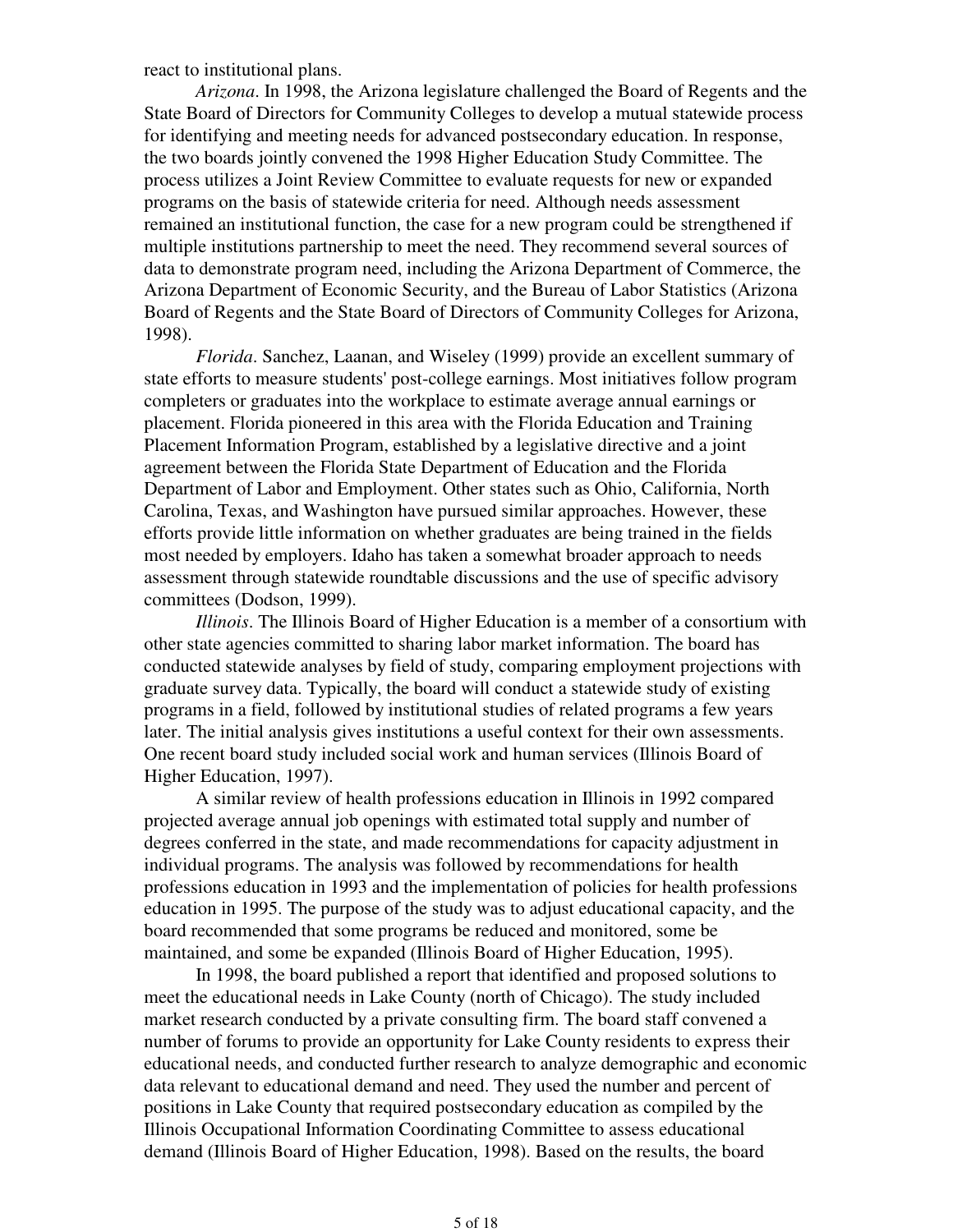established a University Center in Lake County that offered high quality, convenient, and affordable education built on the resources and programs of existing institutions.

*Ohio*. Gottlieb (1995) used an industry-occupation matrix combined with occupational projections to identify industries likely to provide future entry level and advanced training jobs as a way to re-prioritize job training programs in two-year institutions in the Cleveland-Akron area of Ohio.

*Wisconsin*. The University of Wisconsin System supports a market research unit that works with universities to identify needed programs in their region by looking at demand from employers and students. Faculty still identify areas of interest for new programs, but the market research unit then samples regional businesses using the Dunn and Bradstreet list (Sell, 1999).

# **Statement of the Problem**

The state of Alabama needs a systematic statewide process for comparing occupational projections with the number of graduates of academic programs for use in program planning. Although individual institutions have made such comparisons as needed to foster strategic planning for program prioritization, resource allocation, curriculum development, and course availability, the need to analyze occupational and graduation data at the state level has been heightened by several recent developments. They include more limited resources to support higher education, passage of a program viability bill with provisions for waiver of non- viability based on factors related to meeting occupational needs, and recommendations by the Evaluation Committee of the Alabama Commission on Higher Education to increase the agency's use of market research as a planning tool.

The purpose of this study is to compare occupational projections for the state of Alabama with graduation rates in corresponding academic programs to provide a context for state and institutional policy decisions on current programs and new program initiatives, and to comply with recent program viability legislation.

## **Methods**

We employed three major tools to establish a context for state and institutional policy decisions: (a) statewide employment projections, (b) number of degrees conferred, and (c) a crosswalk to relate one with the other. We limited the analysis to high-demand and fast-growing occupations in Alabama that require a Bachelor's degree or higher, as identified by the Alabama Department of Industrial Relations. They define *high-demand occupations* as having at least 535 average annual job openings. *Fast-growing occupations* have at least 50 average annual job openings and an average annual growth rate of at least 3.2% (Alabama Department of Industrial Relations, 1998).

## **Employment Projections**

 The Bureau of Labor Statistics has prepared national employment projections since 1957 (U. S. Department of Labor, 1995). Minimal input data was available at first, but by the early 1970s a standard methodology was developed that is still in use today (U. S. Department of Labor, 1986; 1997). The bureau releases ten-year national employment projections every other year. It uses many factors to make projections, including the composition of the labor force, economic growth, demand, and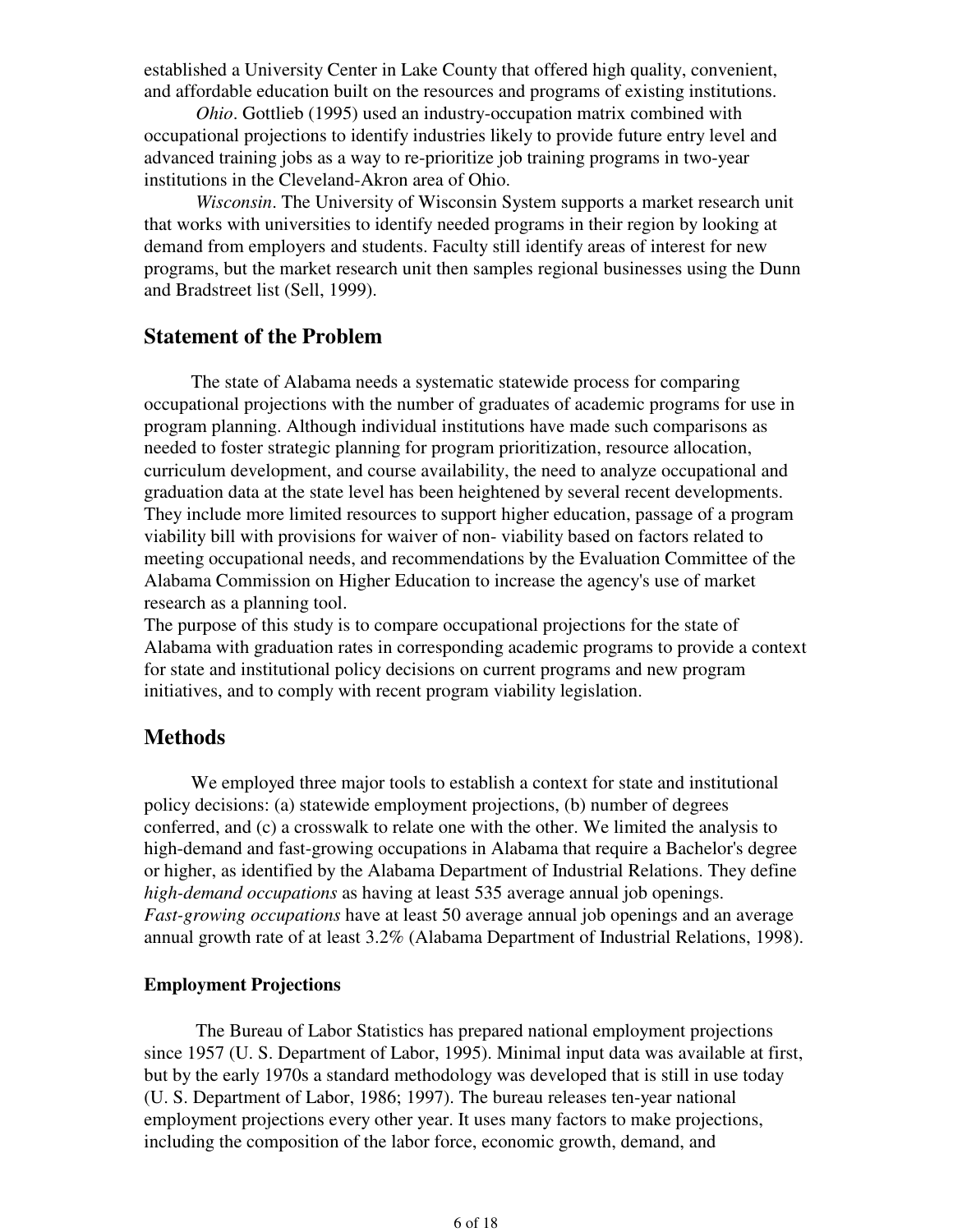occupational trends. For example, occupational trends are based on data collected from an Occupational Employment Survey prepared and summarized by the bureau. The survey is administered by each state, and contains data on approximately 775 occupations in 350 industries. The data includes number of employees and salary range by occupation, providing regular empirical information on occupational employment.

 Information is stored in a projections database that is programmed to generate employment trends over a ten-year period. The bureau makes several key assumptions during the projection process. For example, work patterns will not change during the projection period (length of average work week), broad social and educational trends will continue, there will be no major war, there will not be a significant change in the size of the armed forces, and there will be fluctuations in economic activity due to the business cycle. The most recent national projections localized for the state level are for the ten-year period 1996 - 2006 (Silvestri, 1997). (See, also, U. S. Department of Labor, 1998.)

 The bureau monitors and validates projections, and exceptions to general assumptions are reported. For example, they found that both the manufacturing and health industries suffered unexpected setbacks in 1998 that were attributed to the Asian economic crisis and more stringent health care reimbursement policies (Goodman & Consedine, 1999).

 The bureau conducted a detailed analysis of the educational requirements of occupations and published the minimum amount of preparation that most employers required. However, requirements can vary from employer to employer, and there may be more than one way to qualify. For example, the educational preparation listed for registered nurses is associate degree, although baccalaureate graduates take the same licensure exam and are hired for the same entry-level positions. For that reason, bureau educational requirements for each occupation must be evaluated for accuracy in a given state (U. S. Department of Labor, 1995; 1996).

 The demand for college graduates continues to increase as duties become more complex due to new technology and changing business practices. This phenomenon, called *educational upgrading*, accounted for one-third of the college-level jobs created between 1983 and 1994 (Shelley, 1996). Changes in employment growth can be due to the growth of an industry as well as changes in occupational structure. For example, employment in the health-related professions is expected to increase along with growth in the health services industry. More use of computer technology, a structural change, will accelerate the need for systems analysts and programmers, and reduce the need for typists (Franklin, 1997).

 Nationally, the ten fastest growing occupations *that require a bachelor's degree* are: (a) database administrators, computer support specialists and all other computer scientists, (b) computer engineers, (c) systems analysts, (d) physical therapists, (e) occupational therapists,  $(f)$  special education teachers,  $(g)$  speech- language pathologists and audiologists, (h) physician assistants, (i) residential counselors, and (j) securities and financial services sales workers (see Table 1); (U. S. Department of Labor, 1998, p. 52).

# **Table 1 Fast-Growing Occupations in Nation Requiring a Bachelor's Degree, 1996-2006**

|  | $\parallel$ Occupation | Ten-Year |
|--|------------------------|----------|
|  |                        | % Growth |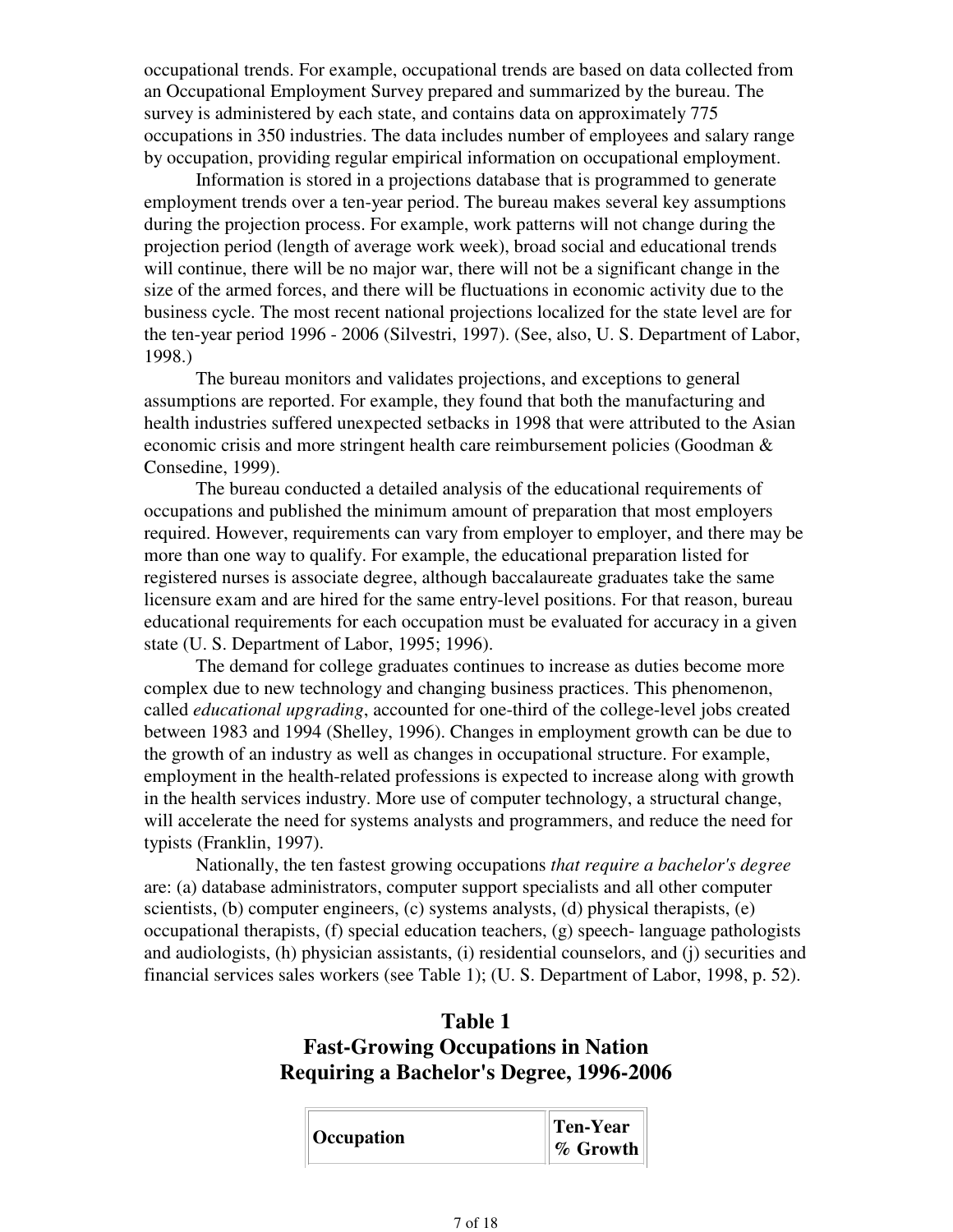| Database Administrators                          | 118 |
|--------------------------------------------------|-----|
| <b>Computer Engineers</b>                        | 109 |
| <b>Systems Analysts</b>                          | 103 |
| <b>Physical Therapists</b>                       | 71  |
| <b>Occupational Therapists</b>                   | 66  |
| <b>Special Education Teachers</b>                | 59  |
| Speech-Language Pathologists<br>and Audiologists | 51  |
| <b>Physician Assistants</b>                      | 47  |
| <b>Residential Counselors</b>                    | 41  |
| <b>Financial Services and Sales</b>              |     |

The bureau provides each state with a data set for making local projections. Using special software, states prepare projections that are parallel to the national but based on local populations, industries, and employees. We used the Alabama Occupational Trends data for April 1998, which are localized from federal projections, to estimate statewide employment demand in various occupations (Alabama Department of Industrial Relations, 1998). We defined employment or *occupational demand* as the projected annual average number of job openings in Alabama for the period 1996 -2006. Specifically, we evaluated the projected employment need for all high-demand and fast-growing occupations that require a bachelor's degree or higher (we excluded first professional preparation). In Alabama these occupations are: (a) secondary school teachers, (b) general managers and top executives, (c) registered nurses, (d) elementary school teachers, (d) systems analysts, (e) special education teachers, (f) accountants and auditors, (g) computer engineers, (h) engineering, math and natural science managers, (i) residential counselors, (j) preschool and kindergarten teachers (combined group), (k) physical therapists, (l) operations research analysts, (m) speech- language pathologists and audiologists, and (n) occupational therapists.

### **Number of degrees conferred**

 Public and private institutions of higher education in Alabama prepare a mandatory completions survey as one of the federal reports used in the Integrated Postsecondary Education Data System of the National Center for Education Statistics (U. S. Department of Education, 1994 - 98). The completions survey is a comprehensive report of graduates organized by award level and curriculum. The curriculum area is designated by a program description and six-digit code based on the national Classification of Instructional Programs taxonomy. (For more information on academic program definitions, see Morgan, Hunt, & Carpenter, 1991). Institutions forward an annual completions report to the Alabama Commission on Higher Education, the statutory state coordinating agency, which maintains a longitudinal statewide repository of these reports (Alabama Commission on Higher Education, 1994 - 98).

 Using this curricula completion information we were able to determine the number of degrees conferred in a given program in a given year in Alabama. For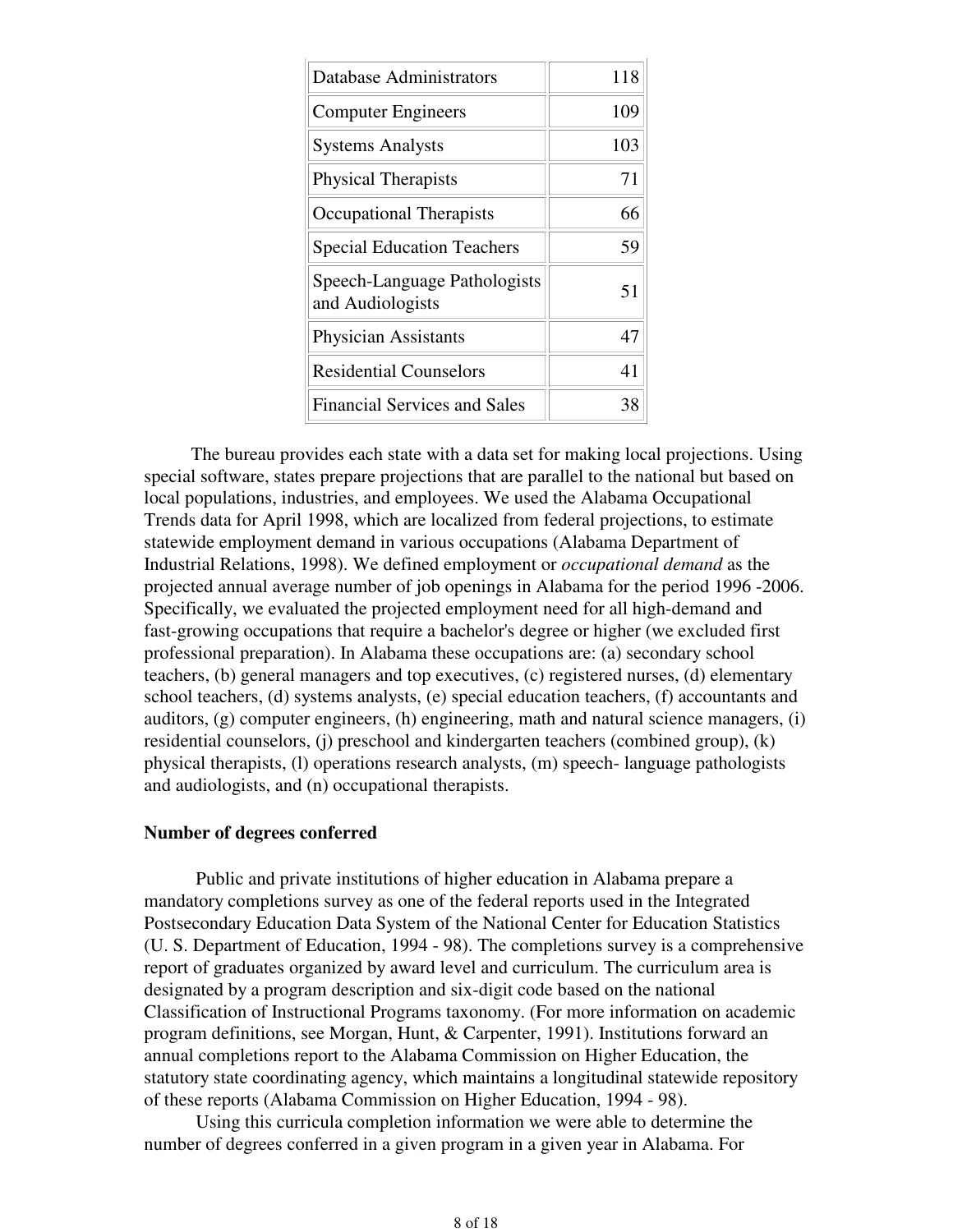example, the number of completions in registered nurse preparation programs is the sum of the number of nursing degree completions reported under program code 51.1601 at each institution in a given year. We can use this method to determine the total number of degree completions reported for any academic discipline in the state. In this study, we define *degrees conferred* as the average annual number of completions reported by postsecondary institutions in Alabama based on the five-year period 1993-94 through 1997-98 (July 1 - June 30 reporting period). Averages include public and private institutions and are based on Integrated Postsecondary Education Data System reports.

#### **Crosswalk**

 Some occupations listed in the state employment projections have an obvious relationship to an instructional program reported in the completions survey. When questions arose, we consulted a crosswalk database to help identify the relationship. The database relates occupations to academic programs by linking an occupational employment survey code to an instructional program code (National Crosswalk Data Center, April, 1999).

 For example, based on statewide repository data and prior knowledge, we identified 24 Alabama colleges and universities that report baccalaureate and master's degree completions in programs that lead to employment in the occupational category *systems analyst*. Colleges confer degrees in the following related instructional programs (and program codes): (a) computer and information sciences, general (11.0101), (b) information sciences and systems  $(11.0401)$ , (c) computer science  $(11.0701)$ , (d) computer and information sciences, other (11.9999), and (e) management information systems and business data processing, general (52.1201). Note that all of these programs are offered at the bachelor's level, and programs (a) and (e) are offered at the master's level as well.

 A crosswalk database query for *systems analyst* degree program codes pointed to the following occupations (and occupational codes): (a) systems analysts, electronic data processing (25102), (b) data base administrators (25103), (c) computer support specialists (25104), (d) computer programmers (25105), (e) computer programmer aides (25108), (f) all other computer scientists (25199), and (g) computer science teachers, postsecondary (31226).

 The crosswalk query shows that graduates who earn a systems analyst or related degree in college are reported on the Occupational Employment Survey as working as systems analysts, as well as in a cluster of related jobs. Thus, we can link the number of systems analyst and related degrees conferred to the number of projected job openings for systems analysts and related occupations, although some graduates will enter other fields. Note that to be conservative in our estimate of needed graduates, we limited the number of projected job openings to systems analyst, eliminating all of the related fields. The articulation between academic program and occupation will be more precise for some occupations than others. Occasionally, crosswalk relationships were adjusted to better reflect specific conditions in Alabama.

### **Findings**

The application of this model to 15 high-demand and fast-growing occupations requiring a minimum of a bachelor's degree yielded the general conclusion that existing programs in Alabama colleges and universities will supply a sufficient number of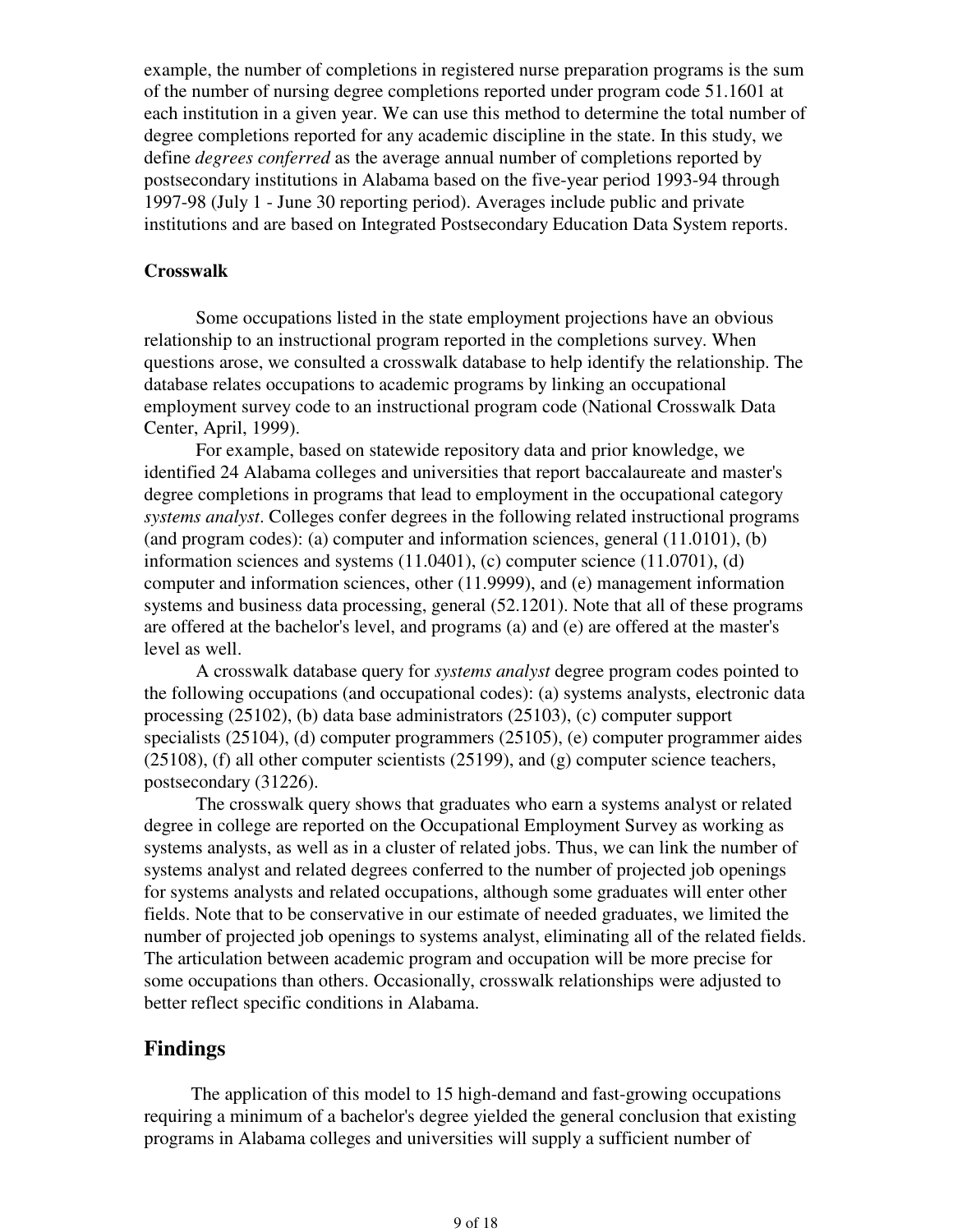graduates to meet the state's demand for many of these occupations through the year 2006. For reporting purposes, we grouped the results of 15 occupational demand analyses into three categories: (a) occupations where the supply of graduates is projected to meet or exceed demand, (b) occupations where the supply of graduates is projected to be insufficient to meet demand, and (c) occupations requiring further study.

## **Occupations Where the Supply of Graduates is Projected to Meet or Exceed Demand**

The supply of graduates is projected to meet or exceed the demand for (a) general managers and top executives, (b) registered nurses, (c) elementary school teachers, (d) accountants and auditors, (e) engineering, math and natural science managers, (f) residential counselors, (g) preschool and kindergarten teachers, (h) physical therapists, (i) speech-language pathologists and audiologists, and (j) occupational therapists.



## **Figure 1. High-demand and fast growing occupations where the supply college graduates is projected to meet or exceed statewide need.**

## **Occupations Where the Supply of Graduates is Projected to be Insufficient to Meet Demand**

 The supply of graduates is projected to be insufficient to meet the demand for (a) systems analysts, (b) special education teachers, (c) operations research analysts, and (d) computer engineers.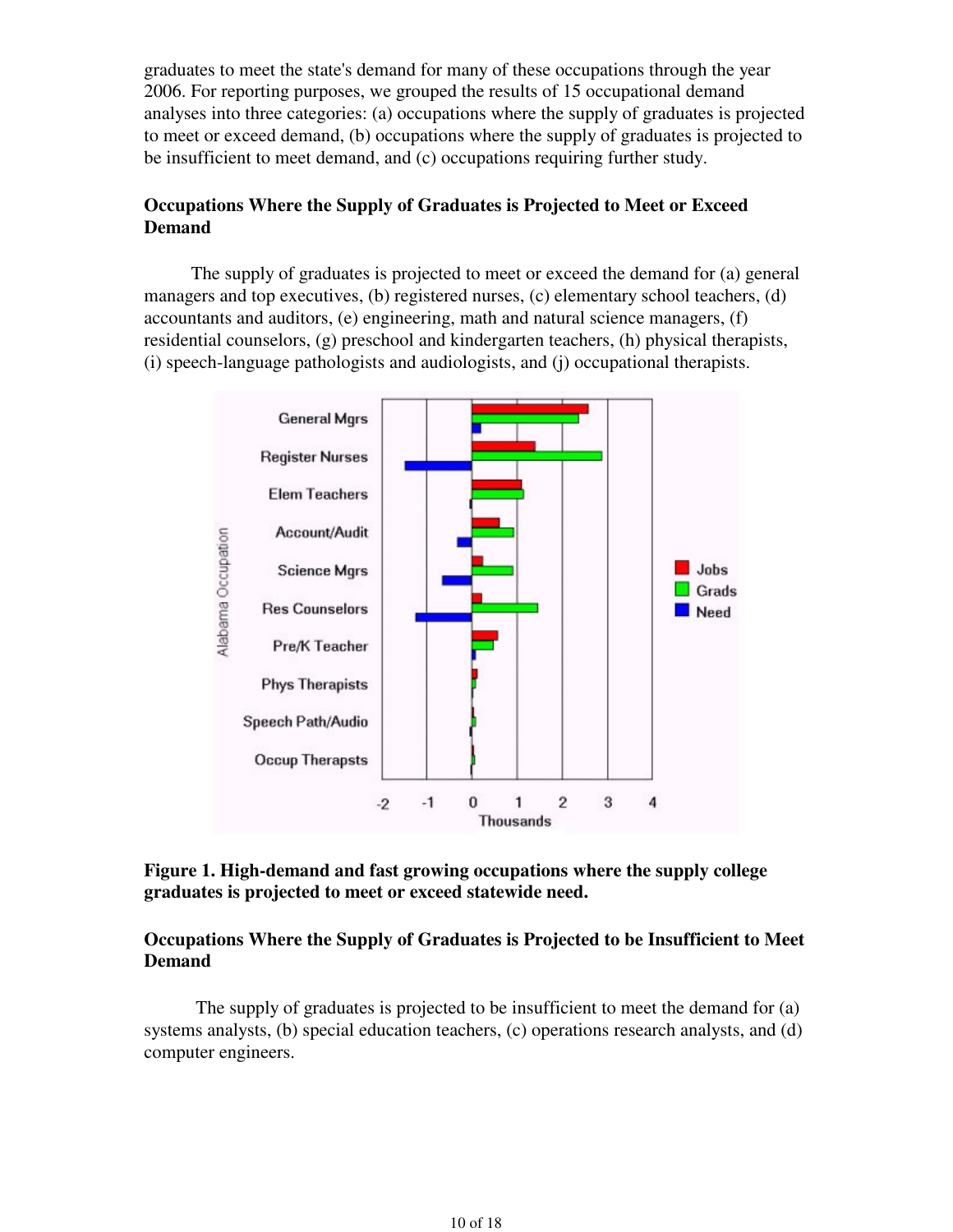

**Figure 2. High-demand and fast growing occupations where the supply college graduates is projected to be insufficient to meet statewide need.**

# **Occupations that Require Further Study**

 The supply of graduates and demand for secondary school teachers requires further analysis with respect to need in specific certification areas.

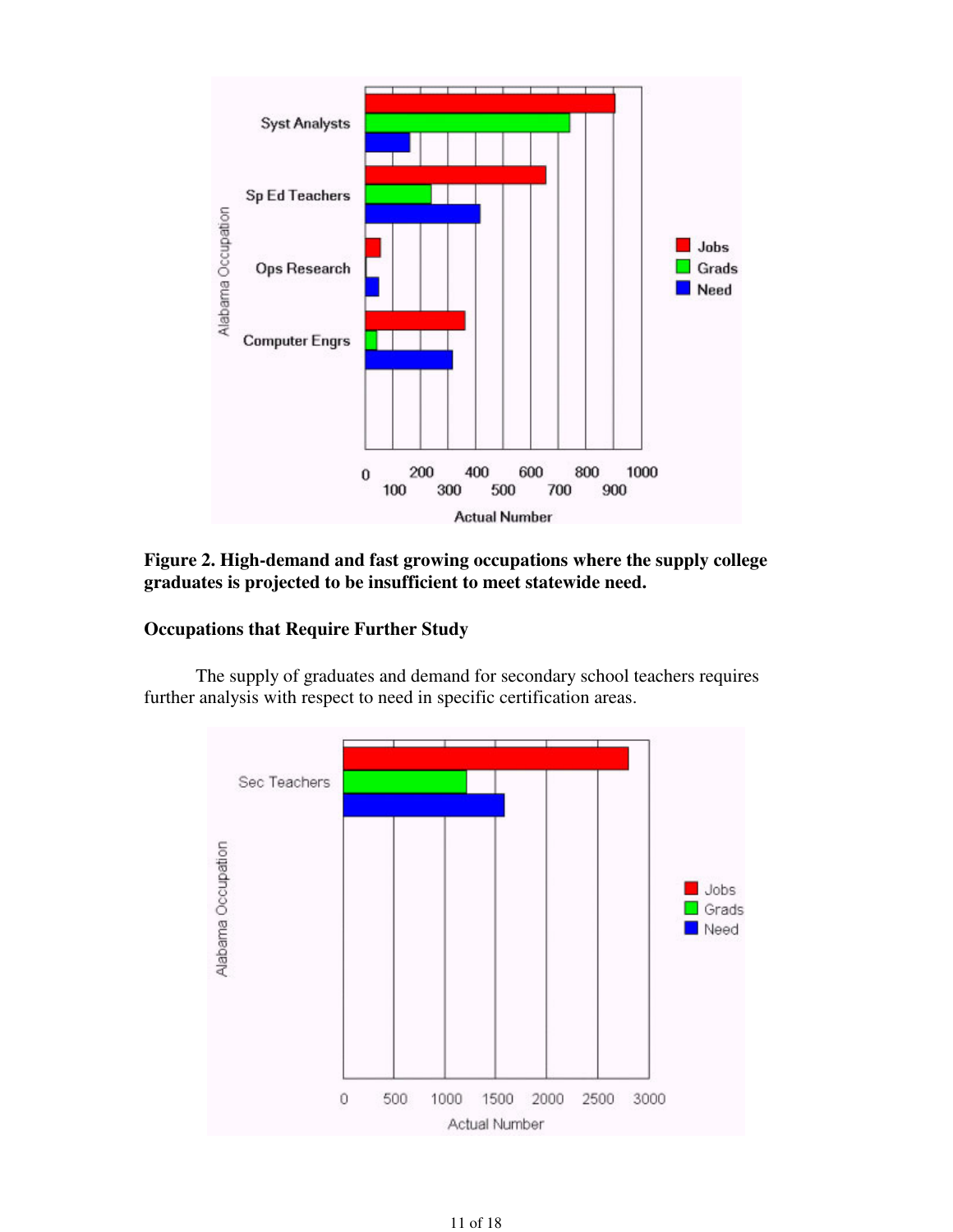# **Discussion**

We recommend three primary uses for an occupational demand model: (a) as a planning tool, (b) as a decision making tool, and (c) as a catalyst for collaborative initiatives.

## **Planning Tool**

 A model of occupational demand provides a valuable contextual base for statewide discussions of employment needs, and ways that higher education can address those needs. Although a demand model cannot provide absolute judgments on the need for particular programs, it can provide a starting point for asking the right questions. For example, we found that Integrated Postsecondary Education Data Systems completions in secondary education are not the best source for the available supply of teachers. Institutions can award teaching certificates without offering academic programs, and teachers may be certified through alternative routes. Therefore, degree completions surveys may underestimate the total number of certifications awarded. The Oklahoma State Regents commissioned the Southern Regional Education Board (1998) to conduct a study of educator supply and demand by type of certification. In Alabama, consultation with officials at the State Department of Education suggested that for the most part, Alabama produces more new teachers than local education agencies need, with the exception of areas such as special education, foreign languages education, and sciences other than biology. Given the difficulty of hiring foreign language teachers and the low productivity in many foreign language programs in the state, we need to formulate policies that lead to an understanding occupational needs and focus on solutions. State policy formulation should involve all stakeholders in meaningful deliberations (institutional representatives, the state coordinating board, the state department of education, business leaders, legislators, etc.).

## **Decision Making Tool**

 Individual institutions and state coordinating boards can use data based on an occupational demand model as a tool in making academic program decisions. The relationship between number of college graduates and occupational demand can serve as an important source of information for determining whether institutions of higher education are meeting the employee training needs of business and industry. If an occupation is identified as high-demand or fast-growing, and an institution's faculty express interest in developing an academic program in this field, they should consider the productivity of existing programs, and the potential productivity of newly approved programs. Several years ago the Alabama Commission on Higher Education approved three new master's level programs in physical therapy. When the new programs were included in estimates of future productivity, the supply and demand for physical therapists in the state was in approximate balance, even though physical therapy is projected to be a fast-growing occupation during the period 1996-2006. Institutions will be better able to allocate limited resources to appropriate programs when the regional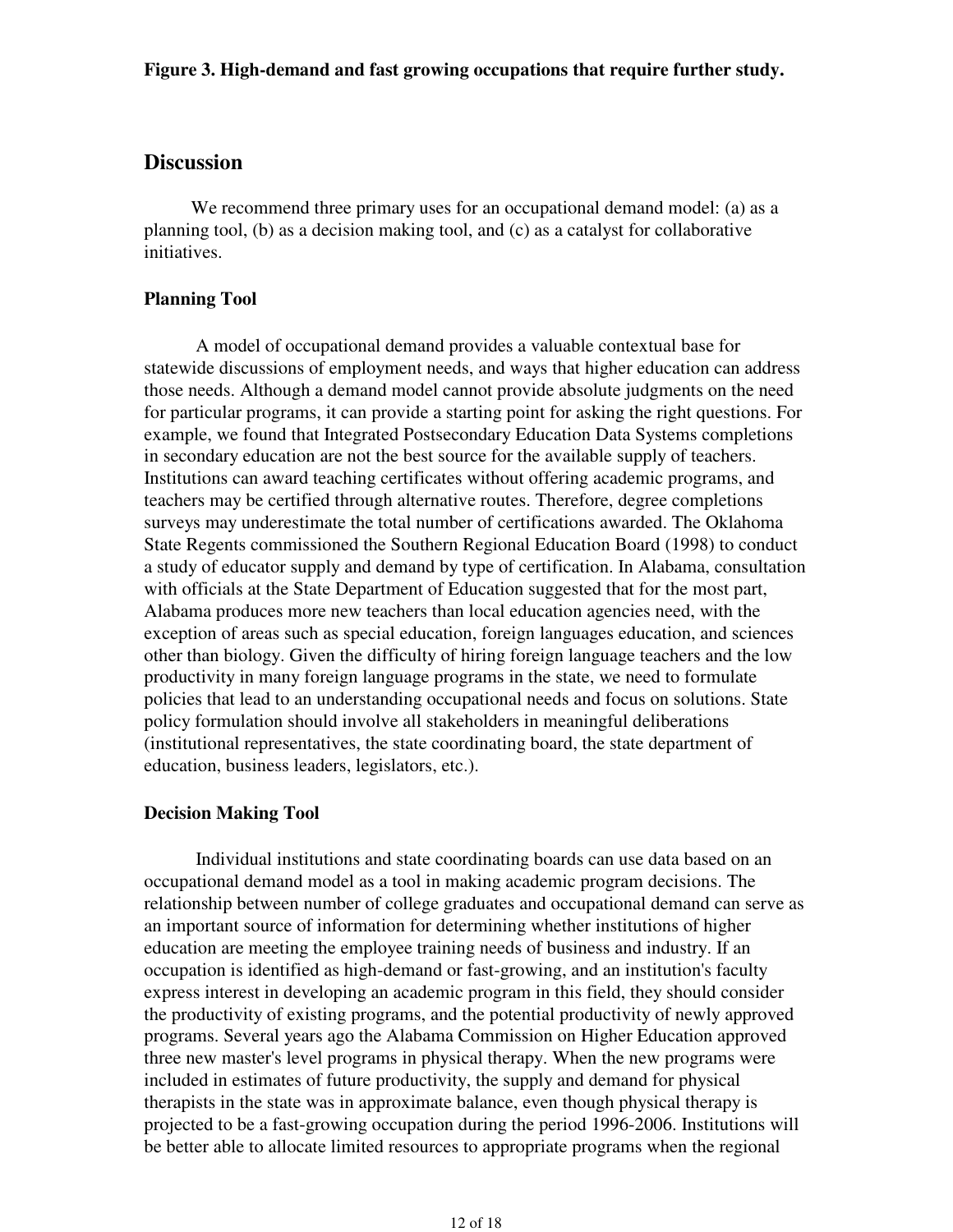productivity of existing programs is considered.

 We view comparisons of occupational projections with academic program graduates as a focal point for discussion, rather than an absolute measure of need to continue existing programs or establish new ones. A complex decision, such as whether or not to close an academic program, requires broad- based judgments that include multiple components in the decision process, such as job placement of current students, emerging market trends, and research support (particularly at the graduate level). While research on occupational trends is an important information source, we view it as part of a larger decision-making framework.

 Institutions can use the model to identify areas that are not currently being addressed by the educational system. For example, information technology (computer engineers, systems analysts) is an area where existing programs are not producing adequate numbers of professionals. Institutions may want to implement strategies to increase enrollment in existing programs or plan new ones. Another useful process is to identify high-demand and fast-growing programs that are not offered by any institution in the state. Finally, while the selection of an occupation is an individual choice, educational organizations can help consumers make informed decisions by providing valid information about the prospects for occupational employability.

#### **Catalyst for Statewide Cooperative Initiatives**

 It is difficult for competing institutions to foster cooperative ventures, and collaboration is not the norm among institutions of higher education. However, an occupational demand model can identify program areas that are ripe for cooperative initiatives. Relationships can be encouraged through collaborative inter-institutional discussions and financial incentives, and cooperative programs can be established that benefit the state as a whole.

### **Other Influences**

 We used an occupational demand model to compare projected employment needs with statewide graduation rates as a metric for program resource allocation. We mentioned other influences on the demand model, such as the goodness of fit between occupations and academic degrees, variations in minimum educational job qualifications, migration of graduates to (and from) other states. In Alabama, there are graduates of out-of-state corporations that are not accountable to the Alabama Commission on Higher Education. These influences argue for using an occupational demand model as part of a broader decision-making process.

## **Notes**

This article is based on a presentation at the 39th Annual Forum of the Association of Institutional Research, Seattle, Washington, June 2, 1999. We wish to thank Douglas Dyer, Chief, Labor Market Information Division, Alabama Department of Industrial Relations, and his staff, for providing us with state employment projections and related materials, and for meeting with us to discuss this project.

# **References**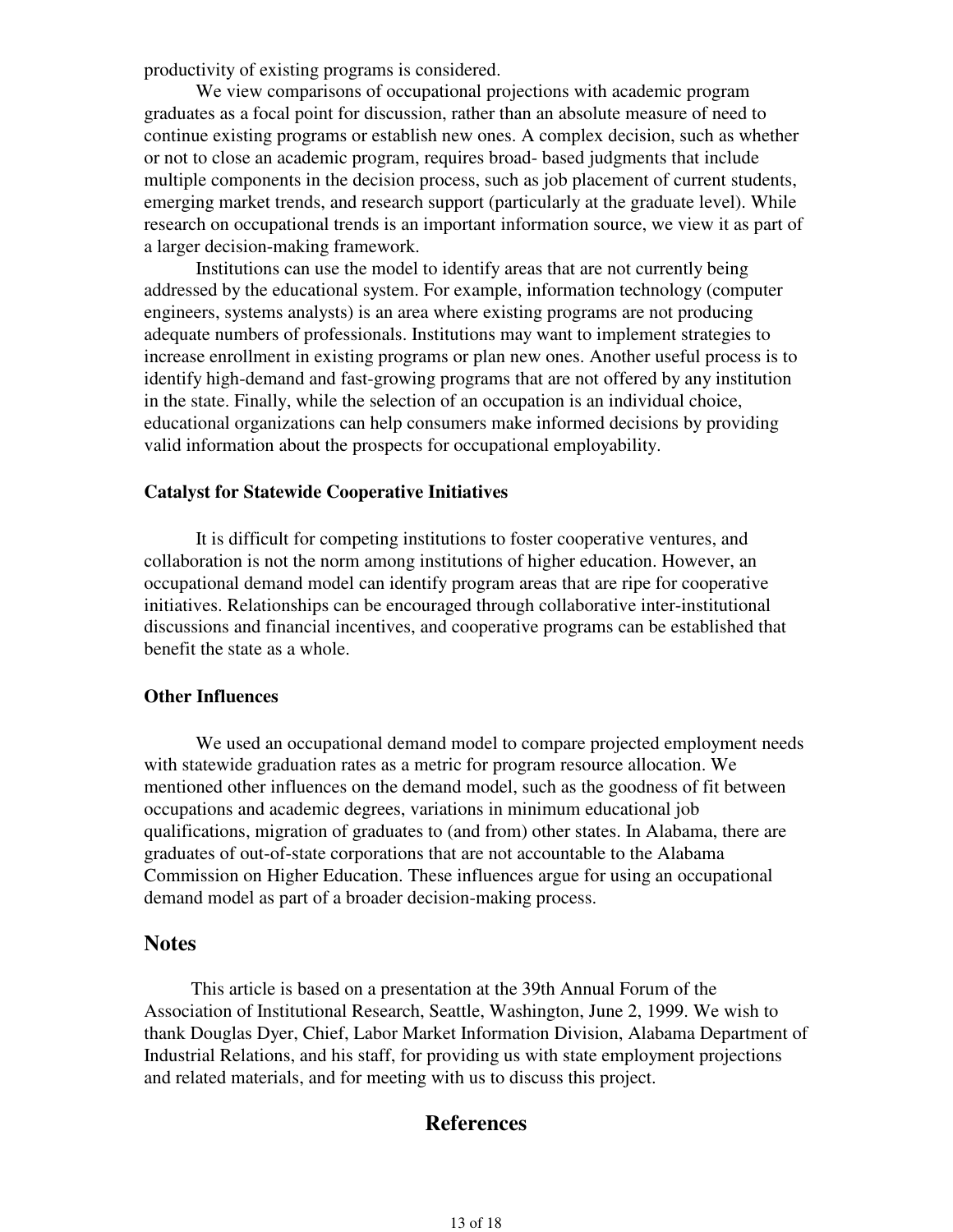Alabama Commission on Higher Education. (1994 - 98). *Academic programs by discipline.* Montgomery, AL.

Alabama Commission on Higher Education. (1999). *The report of the seventh quadrennial evaluation committee.* Montgomery, AL.

Alabama Department of Industrial Relations. (1998). *Alabama occupational trends for 2006.* Montgomery, AL: Research and Statistics Division.

Arizona Board of Regents and the State Board of Directors for Community Colleges for Arizona. (1998, December). *Report of the Arizona higher education study committee.* Phoenix, AR: Higher Education Study Committee.

Carnegie Foundation for the Advancement of Teaching. (1976). *The states and higher education.* San Francisco: Jossey-Bass.

Dodson, R. (rdodson@osbe.state.id.us). (1999, February 10). Personal communication.

Franklin, J. C. (1997). Industry output and employment projections to 2006. *Monthly Labor Review, 120,* (11), 58 -83. Washington DC: U. S. Department of Labor.

Freeman, P. & Aspray, W. (1999). *The supply of technology workers in the United States.* Washington DC: Computing Research Association.

Goodman, W. C. & Consedine, T. D. (1999). Job growth slows during crisis overseas. *Monthly Labor Review, 122,* (2), 3-23. Washington DC: U. S. Department of Labor.

Gottlieb, P. D. (1995). *Industries, occupations, and training needs in the Cleveland-Akron labor market: 1995- 2004.* Cleveland, OH: Center for Regional Economics Issues.

Hines, E. R. (1988). *Higher education and state governments: Renewed partnership, cooperation, or competition?* (ASHE/ERIC Higher Education Report No. 5). Washington, DC: Association for the Study of Higher Education.

Illinois Board of Higher Education. (1995, January). *Health professions education in Illinois.* Springfield, IL.

Illinois Board of Higher Education. (1997, July). *Statewide Analysis for Public University Program Reviews.* Springfield, IL.

Illinois Board of Higher Education. (1998, September). *Illinois higher education in the 21st century - Identifying and responding to the educational needs in Lake County:* A committee report. Springfield, IL.

Joint Commission on Accountability Reporting. (1996). *JCAR technical conventions manual.* [On-line]. Available: http://www.aascu.org

McGuinness, A. C. Jr. (1997). Essay: The function and evolutions of state coordination and governance in postsecondary education. In *1997 State postsecondary education structures sourcebook.* Denver, CO: Education Commission of the States.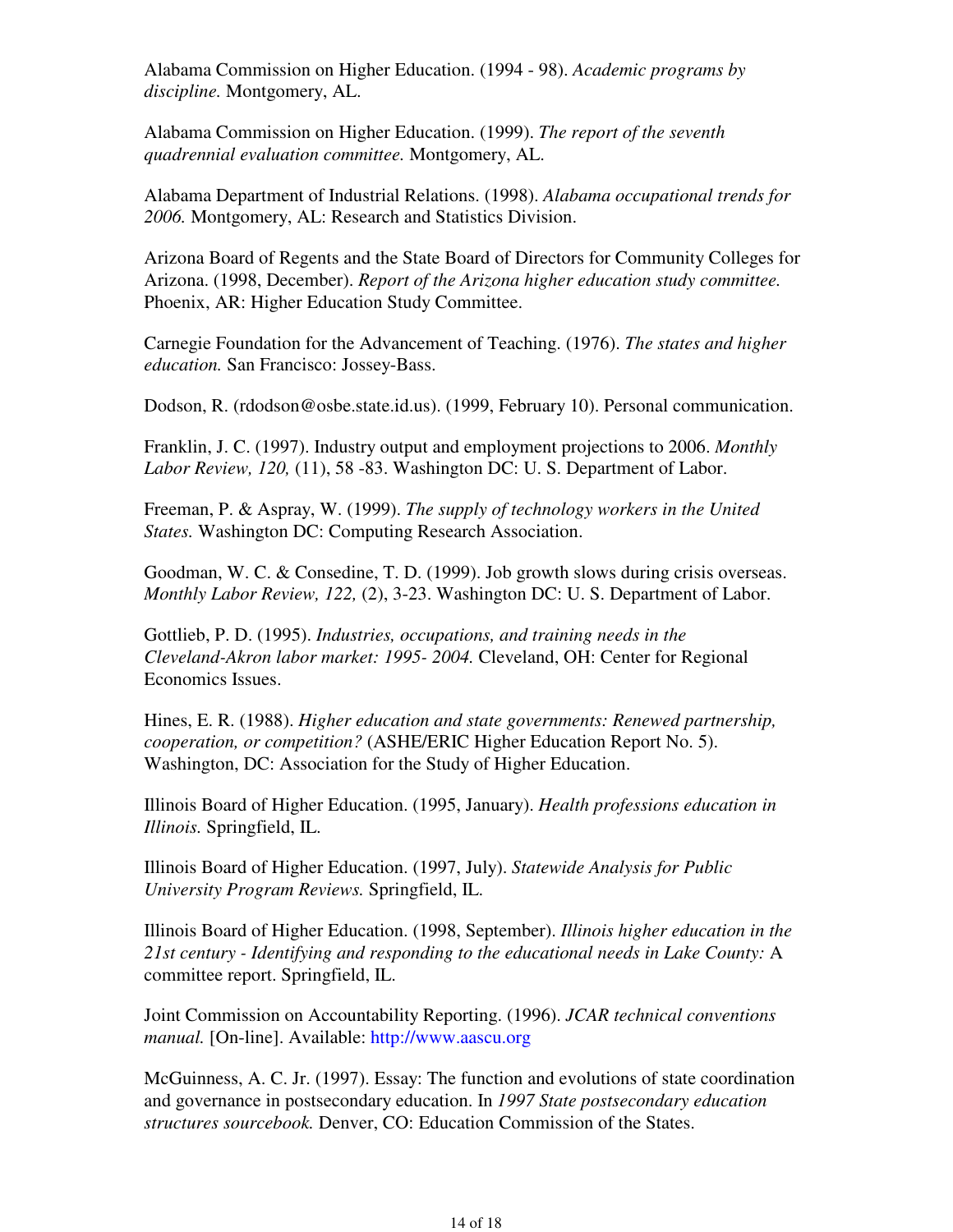Mingle, J. R. (1998). Responding to the new market for higher education [Special Issue]. *Priorities, Summer* (11). Washington, DC: Association of Governing Boards of Universities and Colleges.

Morgan, R. L., Hunt, E. S., & Carpenter, J. M. (1991). *Classification of instructional programs* (1990 ed.). Washington, DC: National Center for Education Statistics.

National Association of State Universities Land-Grant Colleges. (2000). *What is a land-grant college?* [On- line]. Available: http://www.nasulgc.org

National Crosswalk Data Center. (April, 1999). *National Occupational Information Coordinating Committee crosswalk.* [On-line]. Available: http://www.state.ia.us/ncdc

Platzer, M. D., Novak, C. A., & Kazmierczak, M. F. (1999). *CyberEducation.* Washington DC: American Electronics Association.

Program Viability Act of 1996, Alabama Code, Section 16- 5-8 [On-line]. Available: *http://www.legislature.state.al.us/codeofalabama/1975/16% 2D5%2D8.htm*

Sanchez, J. R., Laanan, F. S., & Wiseley, W. C. (1999). Post-college earnings of former students of California community colleges: Methods, analysis, and implications. *Research in Higher Education, 40* (1), 87-113.

Sell, K. (ksell@uwsa.edu). (1999, February 15). Unpublished data. E-mail to Kitty Collier (kcollier@ache.state.al.us).

Seymour, D. T. (1988). *Developing academic programs* (ASHE/ERIC Higher Education Report No. 3). Washington, DC: Association for the Study of Higher Education.

Shelley, K. J. (1996). College can still lead to the fast track, but the transfer station is likely to be crowded. *Occupational Outlook Quarterly, 40* (2), 2-9. Washington DC: U. S. Department of Labor

Silvestri, G. T. (1997). Occupational employment to 2006. *Monthly Labor Review, 120* (11), 58 -83. Washington DC: U. S. Department of Labor.

Southern Regional Education Board. (1998). *Oklahoma educator supply and demand study.* Oklahoma City: Oklahoma State Regents for Higher Education.

Toombs, W. & Tierney, W.G. (1991). *Meeting the mandate* (ASHE/ERIC Higher Education Report No. 6). Washington, DC: Association for the Study of Higher Education.

U. S. Department of Education (1994 - 98). *Integrated Postsecondary Education Data System Completions Survey* (Form IPEDS-C). Washington, DC: National Center for Education Statistics.

U. S. Department of Labor. (1986, April). *Employment Projections for 1995: Data and Methods* (Bulletin 2253). Washington, DC: Bureau of Labor Statistics

U. S. Department of Labor. (1995, December). *Employment Outlook: 1994-2005, Job Quality and Other Aspects of Employment Growth* (Bulletin 2472).Washington, DC: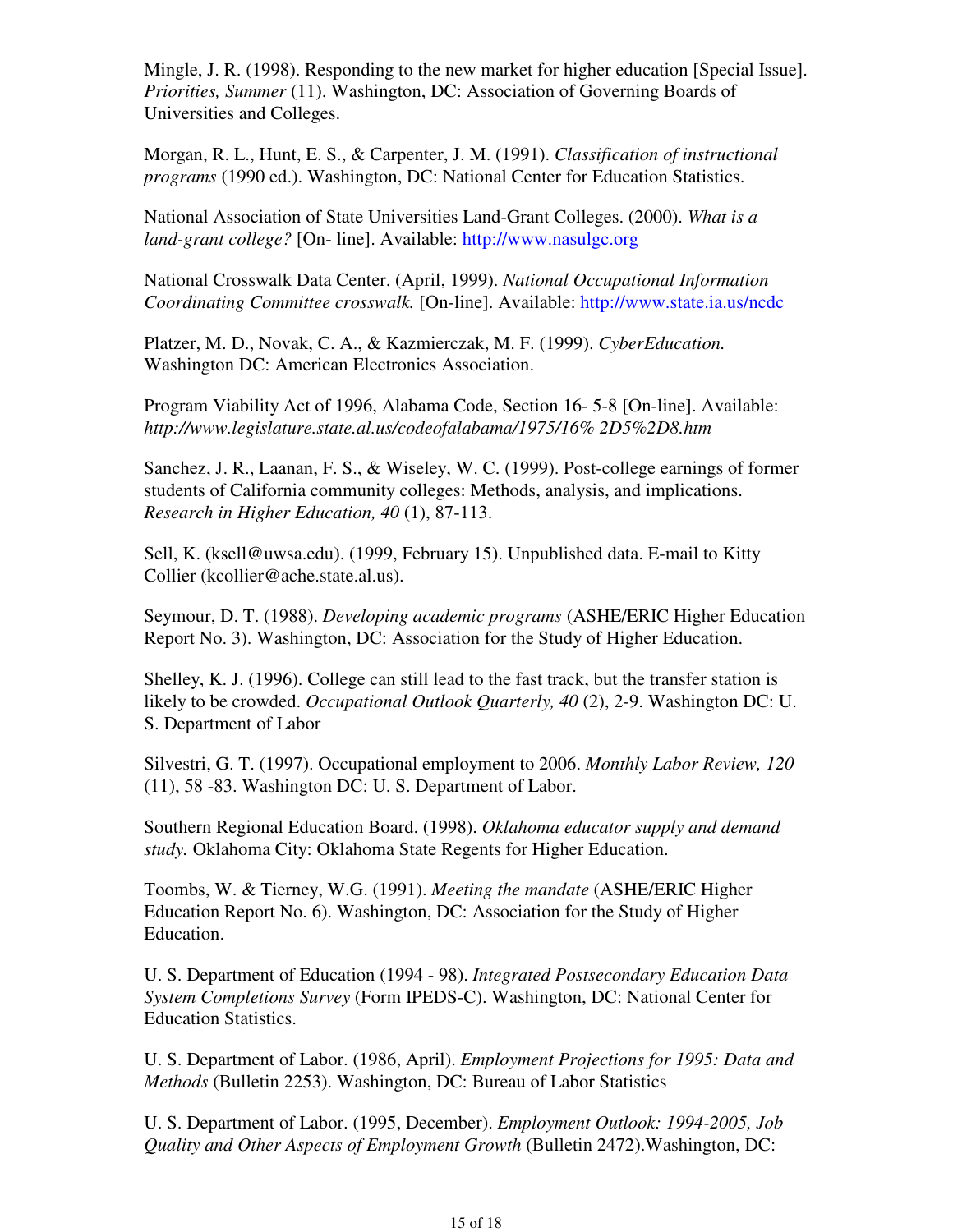Bureau of Labor Statistics.

U. S. Department of Labor. (1996). *Occupational Projections and Training Data* (Bulletin 2471). Washington, DC: Bureau of Labor Statistics.

U. S. Department of Labor. (1997). *BLS Handbook of Methods.* Washington, DC: Bureau of Labor Statistics

U. S. Department of Labor. (1998). *Occupational Outlook Quarterly, 42* (2). Washington, DC: Bureau of Labor Statistics.

Western Interstate Commission for Higher Education. (1992a) *Insights on the higher education-economy relationship* (Working Paper No. 4). Boulder, CO: Office of Research and Policy Analysis.

Western Interstate Commission for Higher Education. (1992b). *Joined or unconnected* (Working Paper No. 5). Boulder, CO: Office of Research and Policy Analysis.

# **About the Authors**

## **Dr. Dan Rosenthal**

Associate Director of Planning and Analysis 203 Samford Hall Auburn University, Auburn, Alabama 36849-5111 danrosenthal@auburn.edu

# **Dr. Kitty C. Collier**

Director of Planning Alabama Commission on Higher Education P.O. Box 302000 Montgomery, Alabama 36130-2000 kcollier@ache.state.al.us

### **Copyright 2001 by the** *Education Policy Analysis Archives*

The World Wide Web address for the *Education Policy Analysis Archives* is **epaa.asu.edu**

General questions about appropriateness of topics or particular articles may be addressed to the Editor, Gene V Glass, glass@asu.edu or reach him at College of Education, Arizona State University, Tempe, AZ 85287-0211. (602-965-9644). The Commentary Editor is Casey D. Cobb: casey.cobb@unh.edu .

# **EPAA Editorial Board**

Michael W. Apple University of Wisconsin Greg Camilli Rutgers University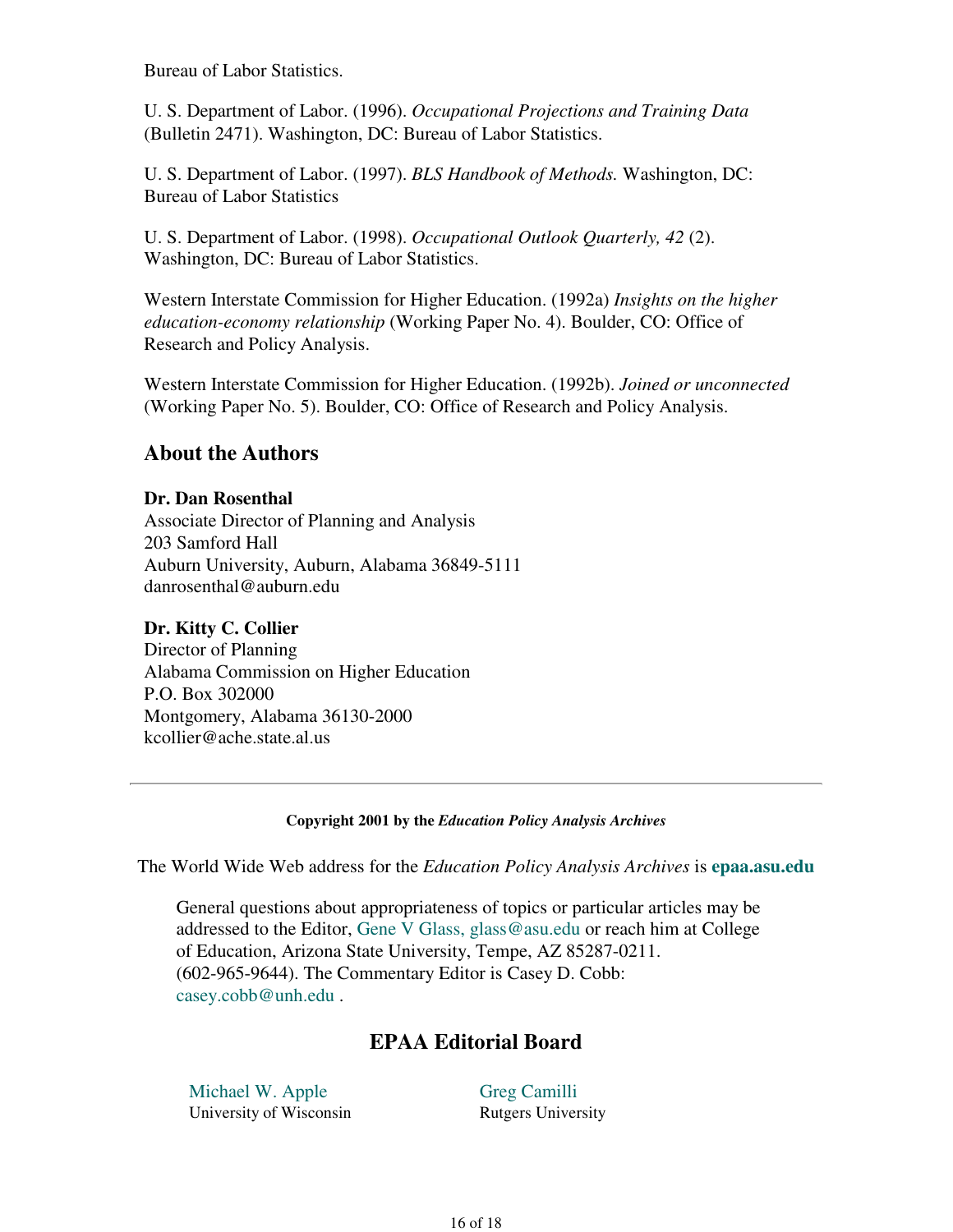John Covaleskie Northern Michigan University

Sherman Dorn University of South Florida

Richard Garlikov hmwkhelp@scott.net

Alison I. Griffith York University

Ernest R. House University of Colorado

Craig B. Howley Appalachia Educational Laboratory

Daniel Kallós Umeå University

Thomas Mauhs-Pugh Green Mountain College

William McInerney Purdue University

Les McLean University of Toronto

Anne L. Pemberton apembert@pen.k12.va.us

Richard C. Richardson New York University

Dennis Sayers Ann Leavenworth Center for Accelerated Learning

Michael Scriven scriven@aol.com

Robert Stonehill U.S. Department of Education Alan Davis University of Colorado, Denver

Mark E. Fetler California Commission on Teacher Credentialing

Thomas F. Green Syracuse University

Arlen Gullickson Western Michigan University

Aimee Howley Ohio University

William Hunter University of Calgary

Benjamin Levin University of Manitoba

Dewayne Matthews Western Interstate Commission for Higher Education

Mary McKeown-Moak MGT of America (Austin, TX)

Susan Bobbitt Nolen University of Washington

Hugh G. Petrie SUNY Buffalo

Anthony G. Rud Jr. Purdue University

Jay D. Scribner University of Texas at Austin

Robert E. Stake University of Illinois—UC

David D. Williams Brigham Young University

## **EPAA Spanish Language Editorial Board**

**Associate Editor for Spanish Language Roberto Rodríguez Gómez Universidad Nacional Autónoma de México**

roberto@servidor.unam.mx

Adrián Acosta (México) Universidad de Guadalajara adrianacosta@compuserve.com J. Félix Angulo Rasco (Spain) Universidad de Cádiz felix.angulo@uca.es